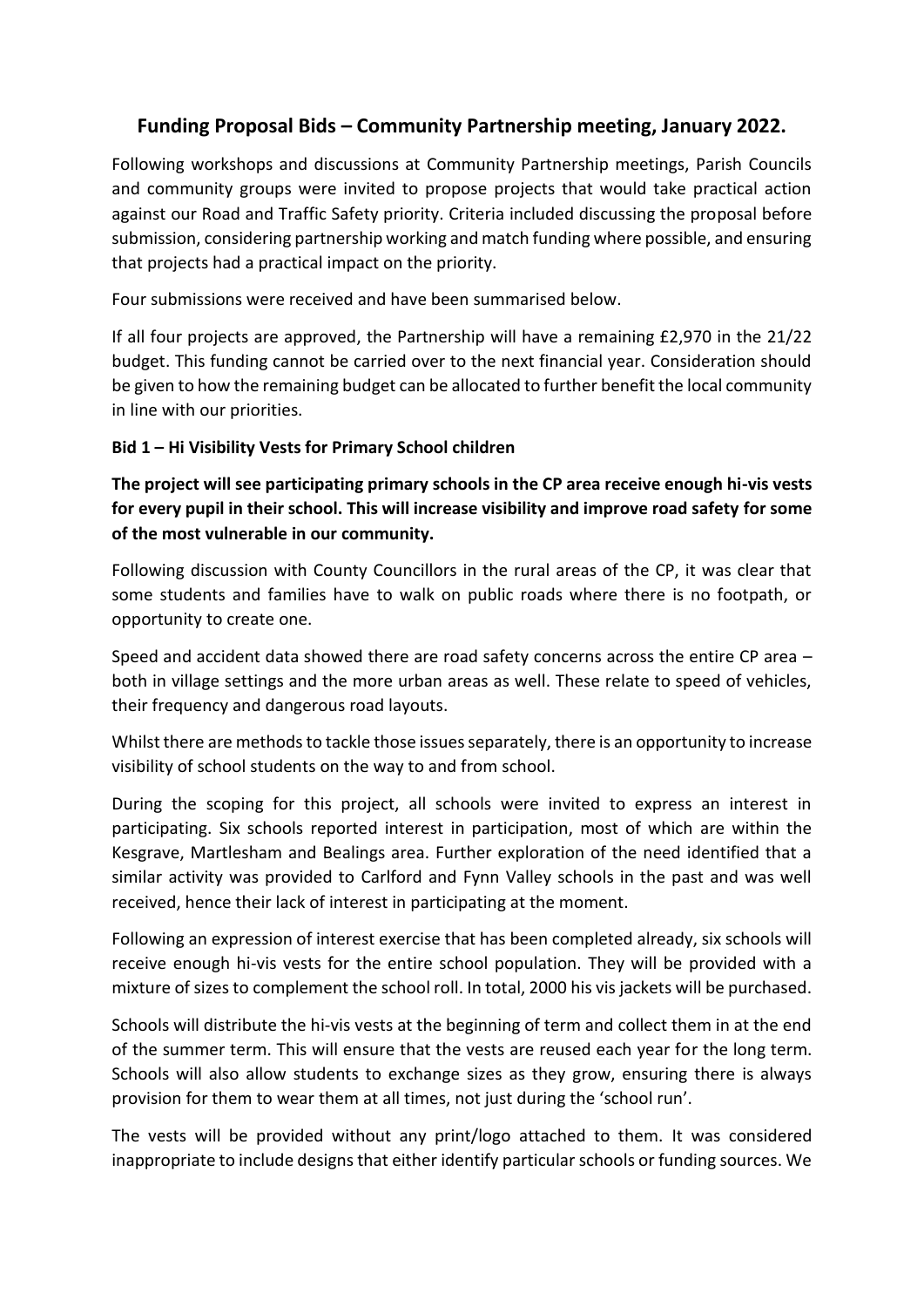will however ask that the funding source is promoted through the schools ParentMail systems and newsletters. Broader media coverage will also be arranged at a Partnership area level.

The schools that have expressed an interest are:

- Bealings Primary
- Cedarwood Primary
- Birchwood Primary
- Gorseland Primary
- Heath Primary
- Martlesham Academy

| Item                                            | <b>Costs</b> |  |
|-------------------------------------------------|--------------|--|
| Hi vis vests in 3 childs sizes to cover   £3000 |              |  |
| primary school age children.                    |              |  |
| Total                                           | £3000        |  |

There is no match funding at this time.

The expenditure is for items that can be reused for years to come, improving the value for money element of the request. School capacities have been taken in to consideration and none of the schools are expected to significantly expand in coming years.

If further items are required in the future, we would approach other grant giving organisations in the local area to draw interest and request funding.

## **Bid 2 – Purchase of a Speed Indicator Device for use in Rushmere St Andrew.**

**The application is for funding to acquire a Speed Indicator Device (SID) with the aim to reduce speeding in the parish. Five roads have been identified in the parish where speeding is an issue including: Foxhall Road, Playford Road, Arundel Way, Rushmere Street and Woodbridge Road. Particular locations along these roads have been identified that would be suitable for a SID.** 

Need for this project was identified by Community Speedwatch, data from Police speed checks, communications/complaints from local residents, Neighbourhood Plan (Community Aspiration 10).

Speeding was identified as an issue in the parish during the preparation of the Neighbourhood Plan for the parish. Community Aspiration 10 in the draft Neighbourhood Plan identifies SIDs as one way to reduce speeding in the parish. This approach was supported during the consultation on the draft Neighbourhood Plan which finished beginning of November 2021. Speeding data from the Community Speedwatch team and Police supports the need to reduce speeding in the parish. SIDs have proved successful elsewhere in the country in reducing speeding hence the application for a mobile SID.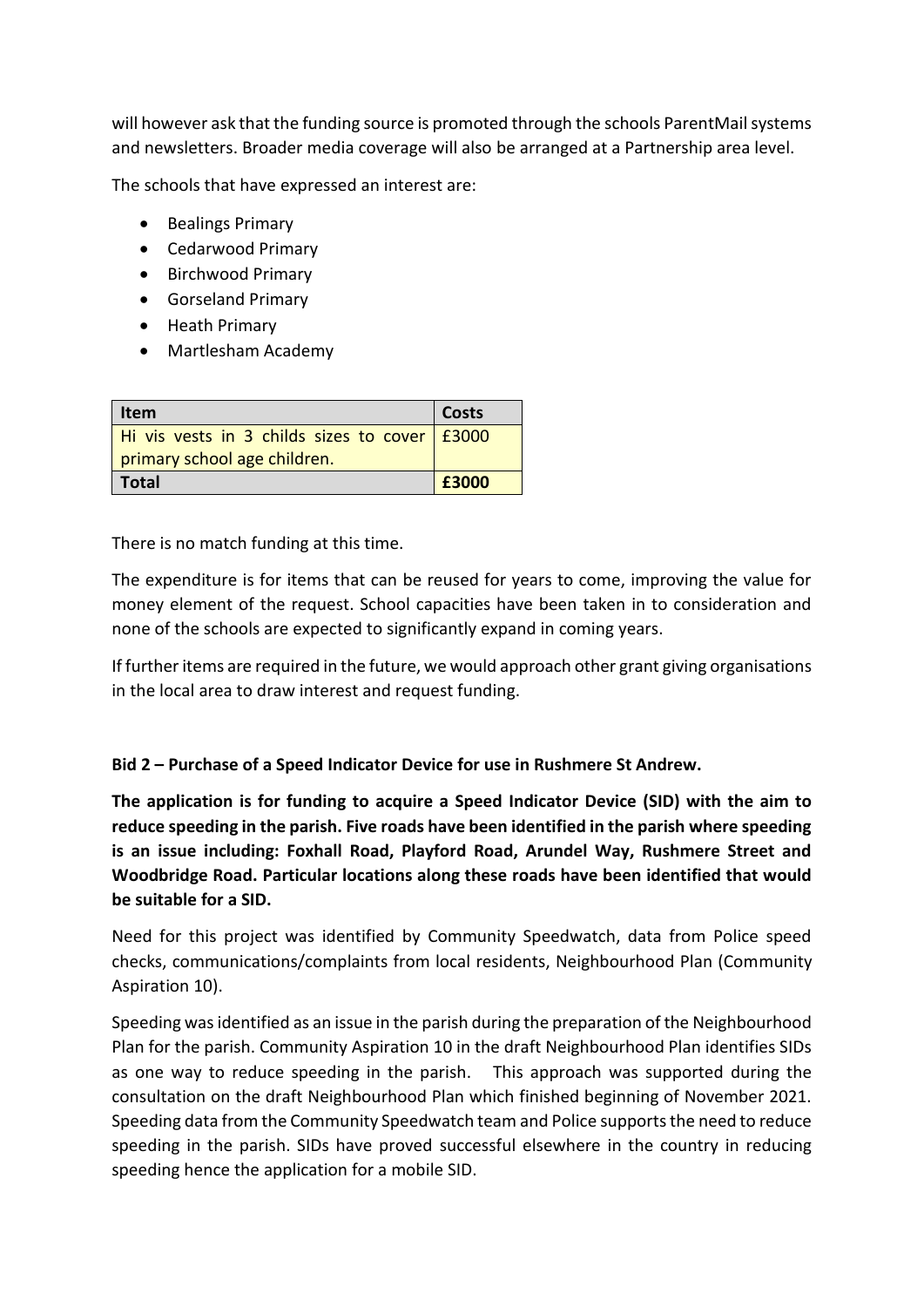Locations for a SID in the parish have been identified and forms to submit SID application have been completed. These applications will be submitted to SCC in due course. The money from ESC will be utilised to purchase a SID for use in the Rushmere St Andrew parish and will be moved between the various locations specified earlier in the application form. This will reduce speeding across the parish. Three quotes will be sourced and compared and advice from SCC regarding SIDs will be obtained before the SID device is purchased.

| <b>Item</b>           | Costs |
|-----------------------|-------|
| <b>Portable SID</b>   | £2800 |
| Lithium batteries     | £580  |
| Data collection point | £350  |
| <b>Total</b>          | £3730 |

If there is any shortfall the Parish Council will fund the rest of the project. It is likely that the Parish Council may acquire another SID device and more brackets will be needed.

It is expected that this purchase will reduce speeding in the parish. All of the residents in the parish would benefit from this. The intention is to purchase a SID that will collect data that can be analysed to show whether speeding in the parish is reducing or not.

## **Bid 3 – Purchase of a Speed Indicator Device**

**Our aim is to be able to purchase an additional SID to improve and benefit our communities from more frequent SID presence in the Carlford/Fynn Valley villages. The SID collects vehicle speed data and this can be used to measure where the speeding hot spots are and also to measure the effects of other initiatives which villages might deploy.** 

SAVID's member villages aim to work co-operatively to encourage safer driving and observance of speed limits within joint localities. We share resources to achieve these aims and since 2019 have shared a SID (Speed indicator device) a recognised way of educating drivers about speeds being travelled and with a data box to record vehicle speeds and volume. It has been recognised that now 4 villages (Little Bealings, Grundisburgh, Playford and Tuddenham) are sharing one device the impact and benefit is limited by each village only having the device for a month 3 times in a year and as the device may be located in 2 or 3 sites the impact is more limited. Regular review of the impact of the SID at meetings and feedback from residents has led a proposal that this is increased by purchasing an additional SID, a proposal agreed at our last meeting on 25/11/2021.

Through our activities we have enabled other member villages to participate in activities which raise awareness about speeding concerns and encourage those volunteering to establish other speed education activities such as Community Speedwatch and more recently involvement in Road Safety week.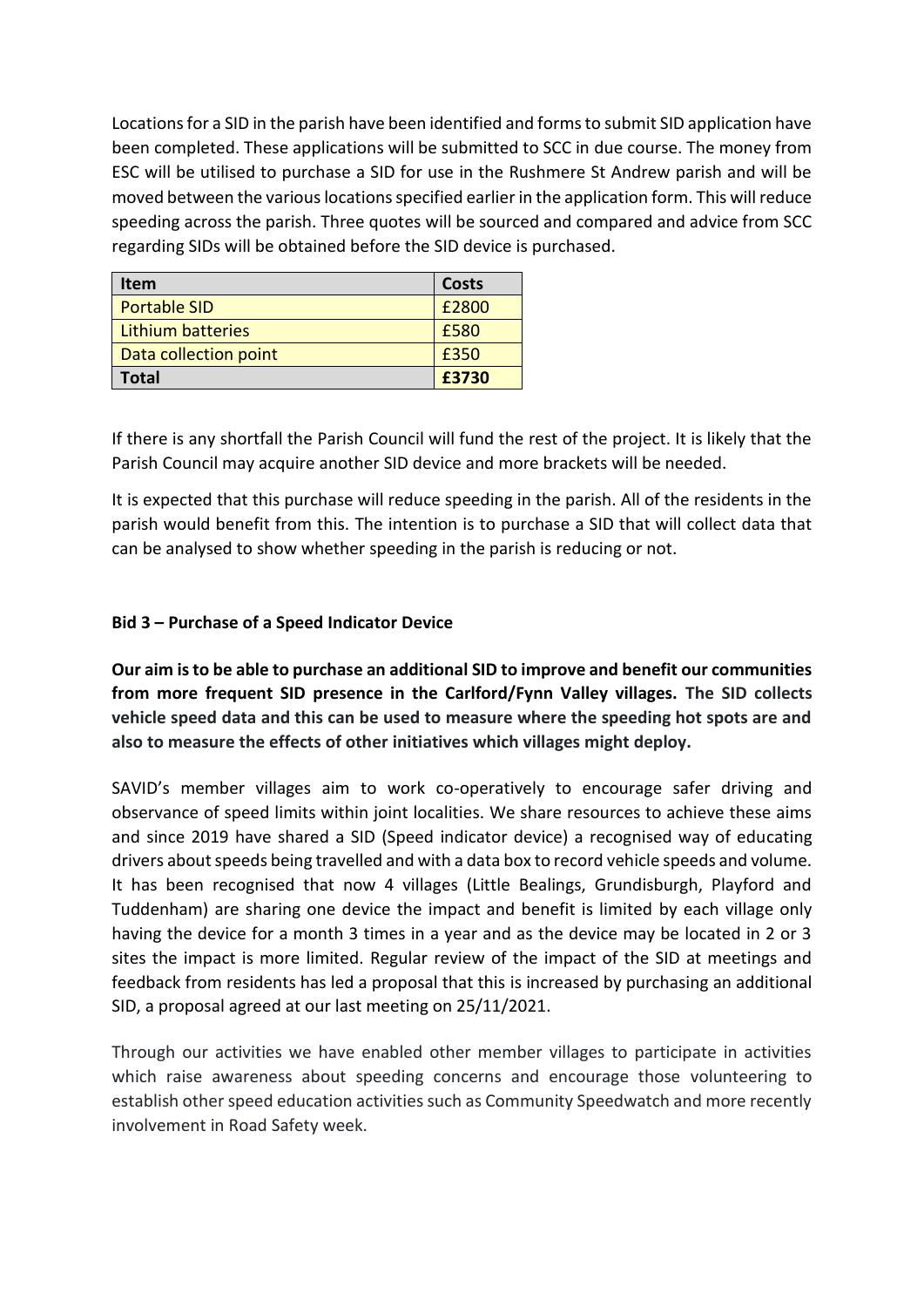Drivers will be reminded of speed limits and encouraged to observe these and contribute to their own safer driving practice and the safety of pedestrians, cyclists and other road users. SID data show that in excess of 4000 vehicle are driving through some of our villages each day.

SAVID members are volunteers, usually but not exclusively Parish Council members. We have a constitution and Treasurer and the SID ownership is managed by Grundisburgh Parish council. Each village has volunteers who manage the safe location and recharging of the SID . . We will continue to work with- SCC, the Police, CSW, and the SNT, aiming for a more coordinated approach to speeding issues.

| <b>Item</b>           | Costs |
|-----------------------|-------|
| <b>Portable SID</b>   | £2900 |
| Data collection point | £350  |
| <b>Total</b>          | £3250 |

SAVID through it's current established systems will continue to manage the appropriate use and maintenance of the SID. Publicity through local media will ensure the benefits of the SID project are reported and SAVID will review with Partner agencies such as East Suffolk Partnership, SCC, the Police, CSW, and the SNT ,the most effective ways of ensuring speed reduction methods are sustained.

**Bid 4 – Practical Improvements to Gibraltar Crossroads to reduce the number of near misses and accidents previously reported at the site.** 

**The short section (760m) of national speed limit between the two 40mph speed limits is changed to 40mph to provide continuity for road users and thereby making the crossroads junction safer. Also SCC Highways to provide engineering works to encourage drivers' compliance which may include signage, hazard warnings and warning lines on the carriageway.** 

The project was identified following concerns raised by members of the public and local Parish Councils about the dangers of the Gibraltar Crossroads, near misses and accidents at this junction to the Parish Council. Reference to speed surveys, FOI requests for collision data and a SCC Highways Report also help identify the need.

Traffic surveys were undertaken. Below are tables summarising the speeds and volumes of traffic reported:

|               | <b>Jan East Bound</b> |                                |             | <b>Jan West Bound</b> |                                |             |
|---------------|-----------------------|--------------------------------|-------------|-----------------------|--------------------------------|-------------|
|               | <b>Volume</b>         | 85 <sup>th</sup><br>percentile | <b>Mean</b> | <b>Volume</b>         | 85 <sup>th</sup><br>percentile | <b>Mean</b> |
| 5-day Average | 2773                  | 52                             | 46          | 2822                  | 51                             | 44          |
| 7-day Average | 2442                  | 53                             | 46          | 2474                  | 52                             | 45          |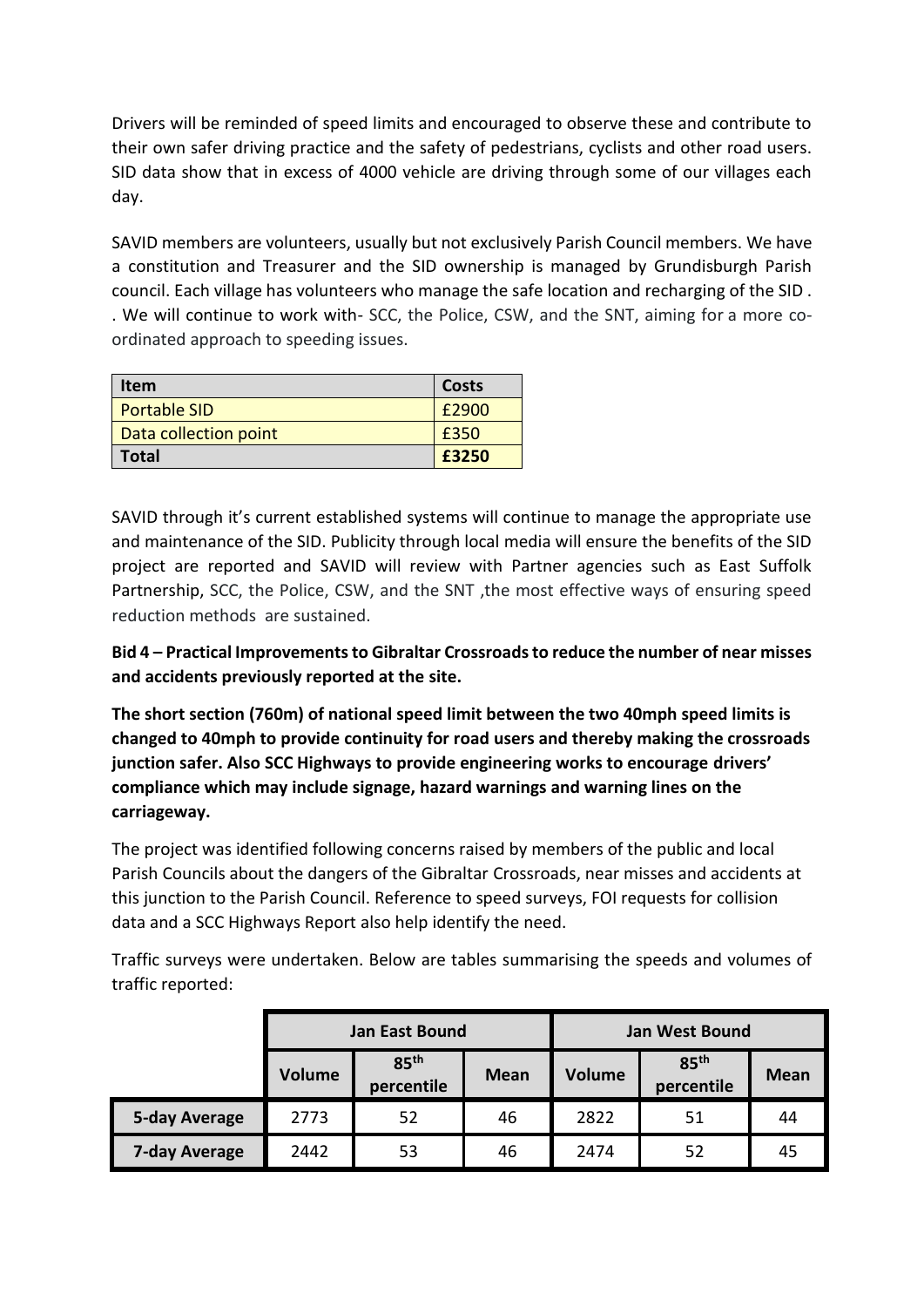|               | <b>Jul East Bound</b> |                                |             | <b>Jul West Bound</b> |                                |             |
|---------------|-----------------------|--------------------------------|-------------|-----------------------|--------------------------------|-------------|
|               | Volume                | 85 <sup>th</sup><br>percentile | <b>Mean</b> | <b>Volume</b>         | 85 <sup>th</sup><br>percentile | <b>Mean</b> |
| 5-day Average | 2287                  | 55                             | 48          | 2317                  | 55                             | 47          |
| 7-day Average | 2911                  | 54                             | 47          | 2674                  | 53                             | 46          |

As expected, the mean speeds are higher as this section is at the national speed limit. However, there is a chance that if there was a consistent speed limit of 40mph along this whole length that speeds would be lower especially if the signs were more visible to drivers.

## Police Comments:

There would be a strong need to include some engineering measures to achieve compliance. Again, without these measures SC would not support this application.

## Otley PC

This section of road has given Councillors huge concern over recent years and Otley Parish Council have expressed concern about the hidden dip and the crossroads that is within close proximity. Therefore, Otley Parish Council are in full support of this initiative and hope the 40mph can be extended.

## Ashbocking PC

I am the Clerk for Ashbocking Parish Council and the council fully support the extension of the speed limit on the B1078. We campaigned for many years to get a speed limit at the crossroads with the B1077, but we were disappointed that the whole stretch to Otley College was not restricted to 40mph. The crossroads at Gibraltar have had a number of accidents so this will help improve the safety here.

Swilland and Witnesham GPC wishes to safeguard both parishioner and other road users at the Gibraltar Road Crossroads by advocating change from a national 60mph to a lesser 40mph limit, it believes action by SCC to implement such, will improve standards of road safety and decrease the risk of serious injury or even further fatality at this apparently innocuous but dangerous junction. The 40mph limit introduced to the west of the junction some years ago was to reduce the risk of serious collisions at Ashbocking Crossroads. This proposal is a natural extension of that limit with the similar reasoning.

It is expected that the beneficiaries of this project would be road users and parishioners in approx. 5400 vehicles per week day and those that approach the B1078 via the Gibraltar Crossroads from Swilland or Otley.